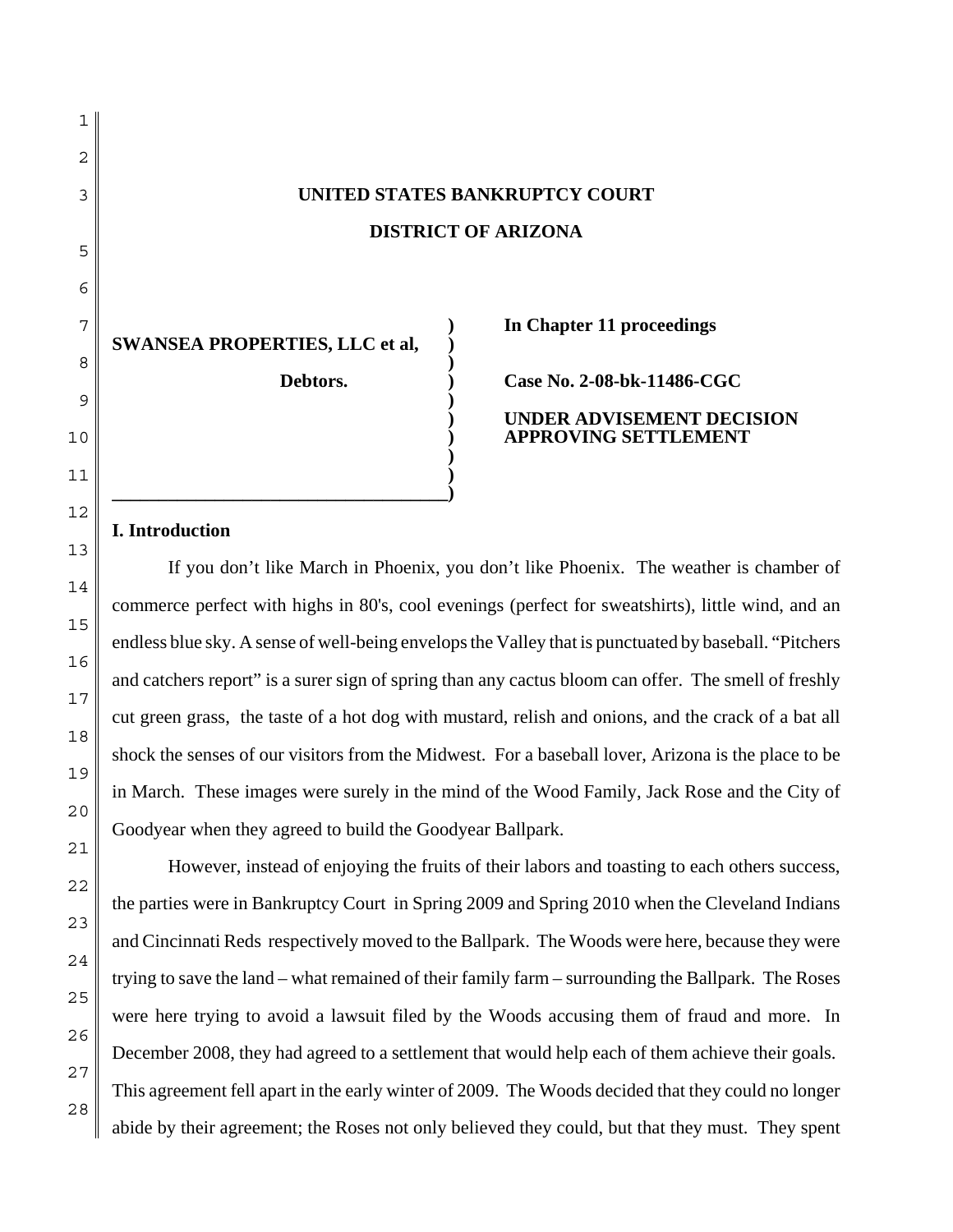1 2 3 the next year trying to resolve their differences. They could not and so they appeared before the Court in March 2010, arguing whether the settlement they reached in December 2008 should be approved. The Court concludes that it should and therefore rules in favor of the Roses.

**II. Facts**

#### *A. The Parties*

There are four major parties involved with the development and construction of the Goodyear Ballpark: 1) Swansea Properties, L.L.C. ("Swansea"), MPK Enterprises, Inc. ("MPK"), and Eagletail Bighorn, L.L.C. ("Eagletail," and collectively with MPK and Swansea, the "Debtors") are companies owned by Margaret Wood Carl, Kenneth Wood, and Clarence Wood ("Woods"). The Woods owned the land where the Ballpark was built and land surrounding the Ballpark; 2) Jack Rose, Civica Properties, LLC ("Civica Properties"), CiviTerra Design-Build, LLC ("CiviTerra"), and Civica Development, LLC ("Civica Development") (collectively along with Vanessa Rose the "Rose Parties") partnered with the Debtors to develop the Ballpark and surrounding land; 3) Marshall & Ilsley Bank ("M&I") provided financing up to \$38 million to Debtors to complete infrastructure improvements under various development agreements; and 4) the City of Goodyear, the owner of the Ballpark and development partner with the Debtors and Rose Parties. The goal of the parties was to develop 240 acres of real property in Goodyear, Arizona into what eventually became the Goodyear Spring Training Complex ("Complex").

# *B. Pre-Bankruptcy History*

In June 2004, Wood Family Enterprises ("WFE")<sup>1</sup>, MPK's predecessor-in-interest, and Civica Properties entered into a letter of agreement regarding the Property which was ultimately formalized when WFE, Swansea, and Eagletail entered into a formal management agreement with the predecessor of Civica Development ("Management Agreement"). Under the Management Agreement, Civica Development was the Debtors' agent in negotiations with Goodyear regarding the build out of the Complex, including the ballpark and practice facilities ("Ballpark") and office

<sup>&</sup>lt;sup>1</sup>A non-debtor also owned by the Woods.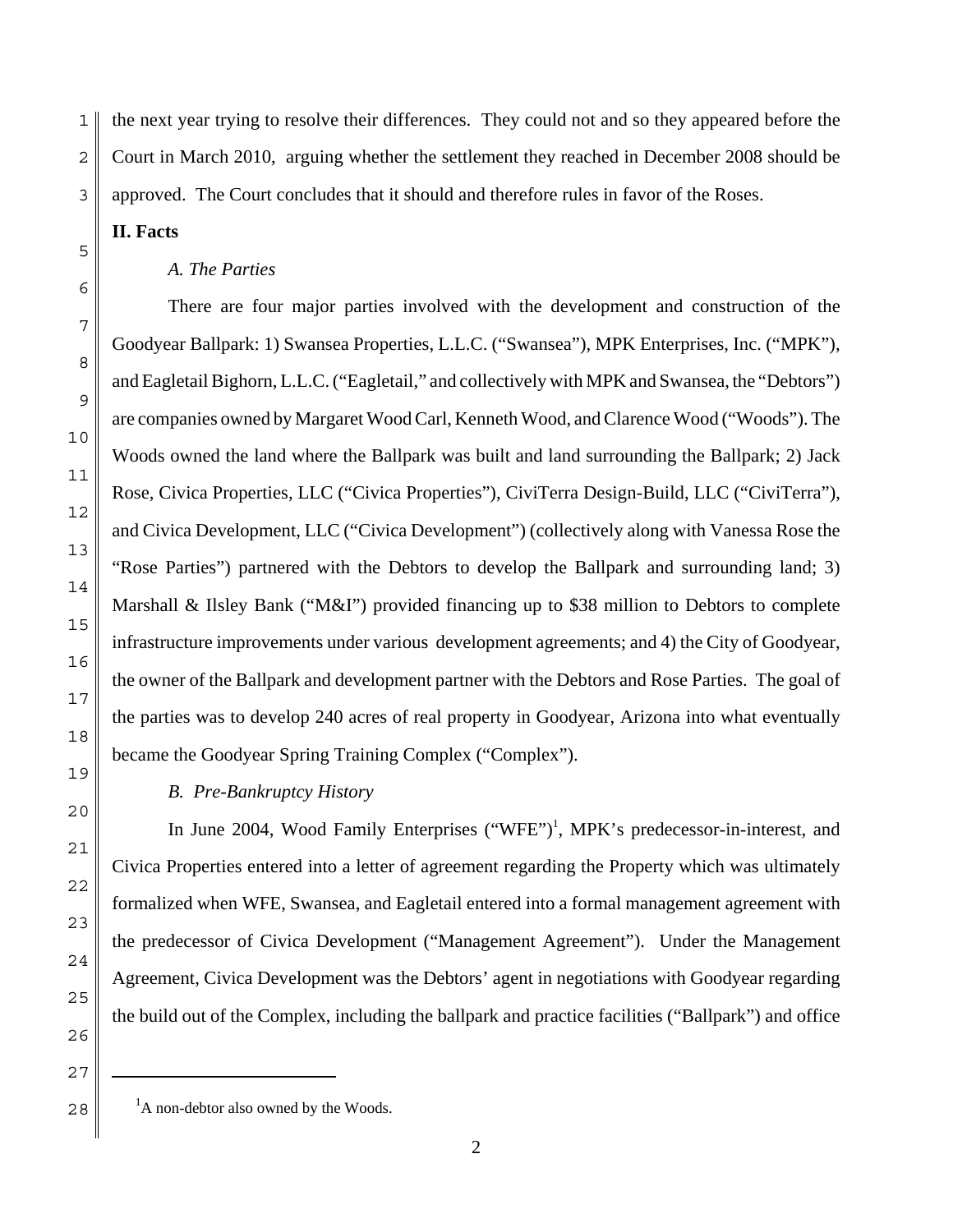| $\mathbf{1}$ | and retail space (the "Project"). Later, MPK entered into two construction agreements with                                                                                                     |
|--------------|------------------------------------------------------------------------------------------------------------------------------------------------------------------------------------------------|
| 2            | CiviTerra relating to the Project. As part of the Project, MPK, Swansea, Eagletail, Civica                                                                                                     |
| 3            | Properties, and Civica Development entered into agreements with Goodyear and others (collectively                                                                                              |
| 5            | "City Agreements"), including:                                                                                                                                                                 |
| 6            | • a Ballpark Village/Wood Corporate Campus Development Agreement dated May<br>29, 2007;                                                                                                        |
| 7            | • an Infrastructure Development Agreement dated May 29, 2007; and<br>• a Ballpark Village-Wood Corporate Campus Agreement for Conveyance of Real                                               |
| 8            | Property dated May 29, 2007; and<br>• a Memorandum of Understanding and Agreement Regarding Retail Liner Space<br>Adjacent to Ballpark Owned by the City of Goodyear dated September 18, 2007. |
| 9            | On June 10, 2008, MPK terminated the two CiviTerra contracts. On August 1, 2008, the City of                                                                                                   |
| 10           | Goodyear terminated the Infrastructure Development Agreement.                                                                                                                                  |
| 11           | C. The Bankruptcy                                                                                                                                                                              |
| 12           | The Debtor filed Chapter 11 on August 29, 2008. In September 2008, the Debtors rejected                                                                                                        |
| 13           | the executory management contracts between the Debtors and Rose Parties. In the same time frame,                                                                                               |
| 14           | the Debtors filed an adversary (08-00609) against Jack Rose, Vanessa Rose, Civica Development,                                                                                                 |
| 15           | LLC f/k/a Rose Properties Management, LLC, CiviTerra Design-Build, LLC, and Civica Properties,                                                                                                 |
| 16           | LLC f/k/a Rose Properties Southwest, LLC (the "Adversary Action"). The Debtors allege fraudulent                                                                                               |
| 17           | concealment, breach of fiduciary duty, negligent misrepresentation, breach of contract, and                                                                                                    |
| 18           | conversion. The Rose Parties' counterclaims include breach of contract, defamation, intentional                                                                                                |
| 19           | interference with contract and breach of fiduciary duty. <sup>2</sup> The Rose Parties have filed proof of claims                                                                              |
| 20           | totaling almost \$8 million.                                                                                                                                                                   |
| 21           | Soon after filing bankruptcy, the Debtors, the Civica Entities <sup>3</sup> , and Goodyear reached a                                                                                           |
| 22           | partial settlement under which the Rose Parties assigned to MPK rights and obligations under the                                                                                               |
| 23           | City Agreements that were formerly in the name of Civica Development and/or Civica Properties.                                                                                                 |

24

25

26

 $2$ Pursuant to an agreement between the parties the Rose Parties have not filed an answer in the adversary. But, according to the declaration of Jack Rose, were they to file an answer these would be their counterclaims.

<sup>28</sup> <sup>3</sup>Civica Entities is defined in the Rose Settlement (defined below) as Civica Development, Civica Properties, and Civiterra.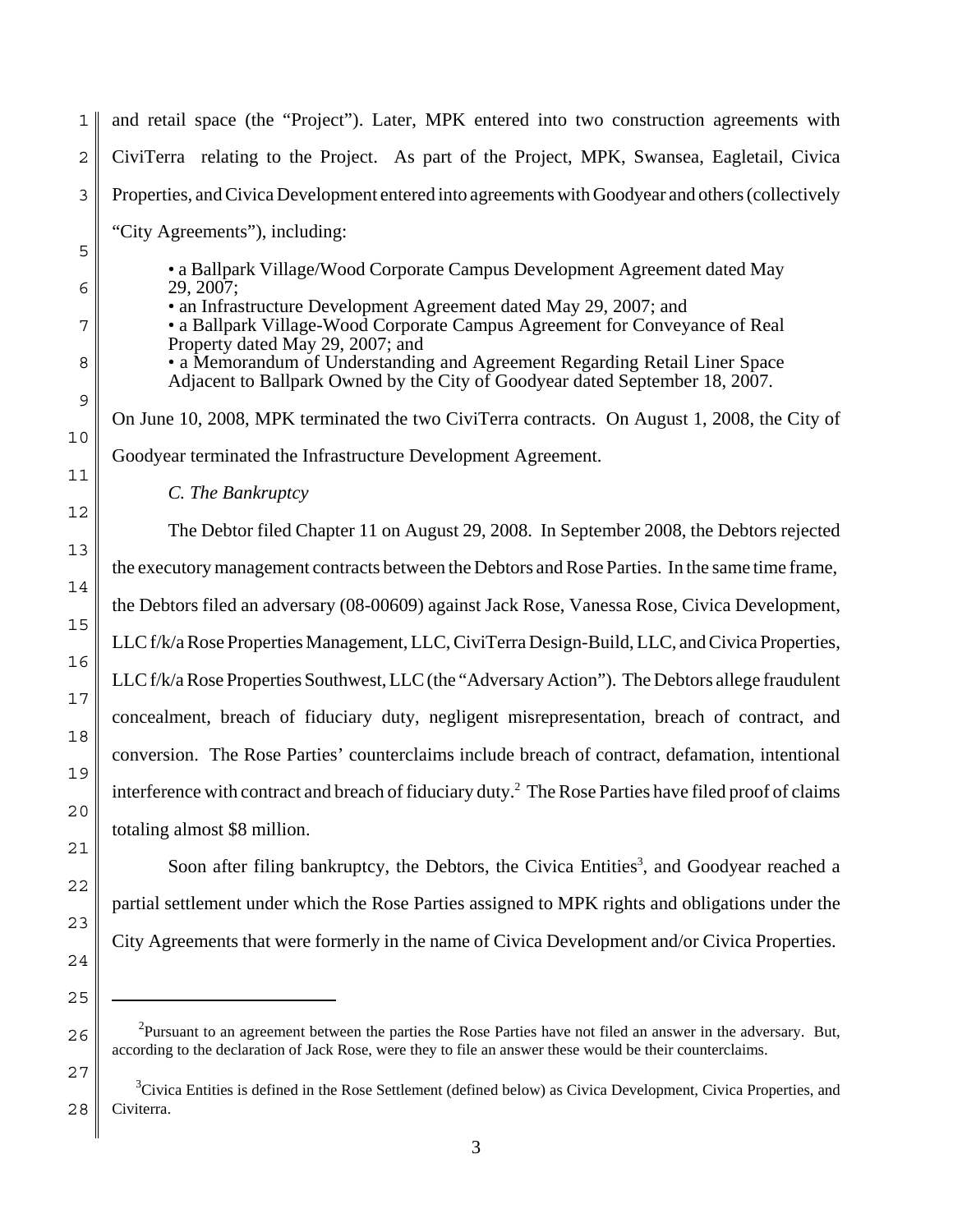1 2 3 This completed a direct relationship between MPK and the City with respect to the City Agreements and excised the Rose Parties from any intermediary position. The settlement provided a general release of claims as between the Rose Parties and Goodyear, but did not settle claims between the Debtors and Rose Parties regarding the Property.

In early November 2008 M & I sought stay relief on 105.14 acres of land ("Remaining Property") held by the Debtors. M&I claimed that the Debtors owed over \$28 million, were in default since May 2008, are a single asset real estate debtor as defined in the Code and that the Remaining Property appraised value was \$18.5 million. During a hearing on the matter on November 25, 2008, the Court did not grant stay relief or determine the SARE issue, but did set a December 23, 2008 deadline for filing a plan of reorganization.

On December 23, 2008 the Debtors filed its plan and disclosure statement ("Plan"). A key component of the Plan was a forthcoming settlement between the Rose Parties and the Debtors. Under the contemplated settlement and Plan, the Rose Parties agreed to be a consenting impaired class allowing the Debtors to cram down M&I in an attempt to retain the Remaining Property. During the Christmas holiday, the Debtors and the Rose Parties finalized the settlement which the Debtors filed with the Court on December 29, 2008 ("Rose Settlement"). Key terms of the Rose Settlement include:

- WFE shall pay \$50,000 to CiviTerra.
- CiviTerra shall be deemed to hold an allowed claim jointly against each of the Debtors in the amount of \$200,000.
- CiviTerra agrees that it will support any plan of reorganization promulgated by the Debtors which provides for the release of its mechanics lien in exchange for a priority unsecured claim that will be paid in full within two years of the effective date of such plan of reorganization.
	- All other claims asserted by and among the parties with respect to the Real Property, the Project, or the City Agreements shall be released.
- 24 25 26 27 M&I originally objected to the Rose Settlement and Plan on the grounds that the Plan did not have a reasonable chance of being confirmed in a reasonable amount of time and the Rose Settlement was simply a transparent attempt to satisfy the accepting impaired class requirement of Section 1129(a)(10).
- 28

5

6

7

8

9

10

11

12

13

14

15

16

17

18

19

20

21

22

23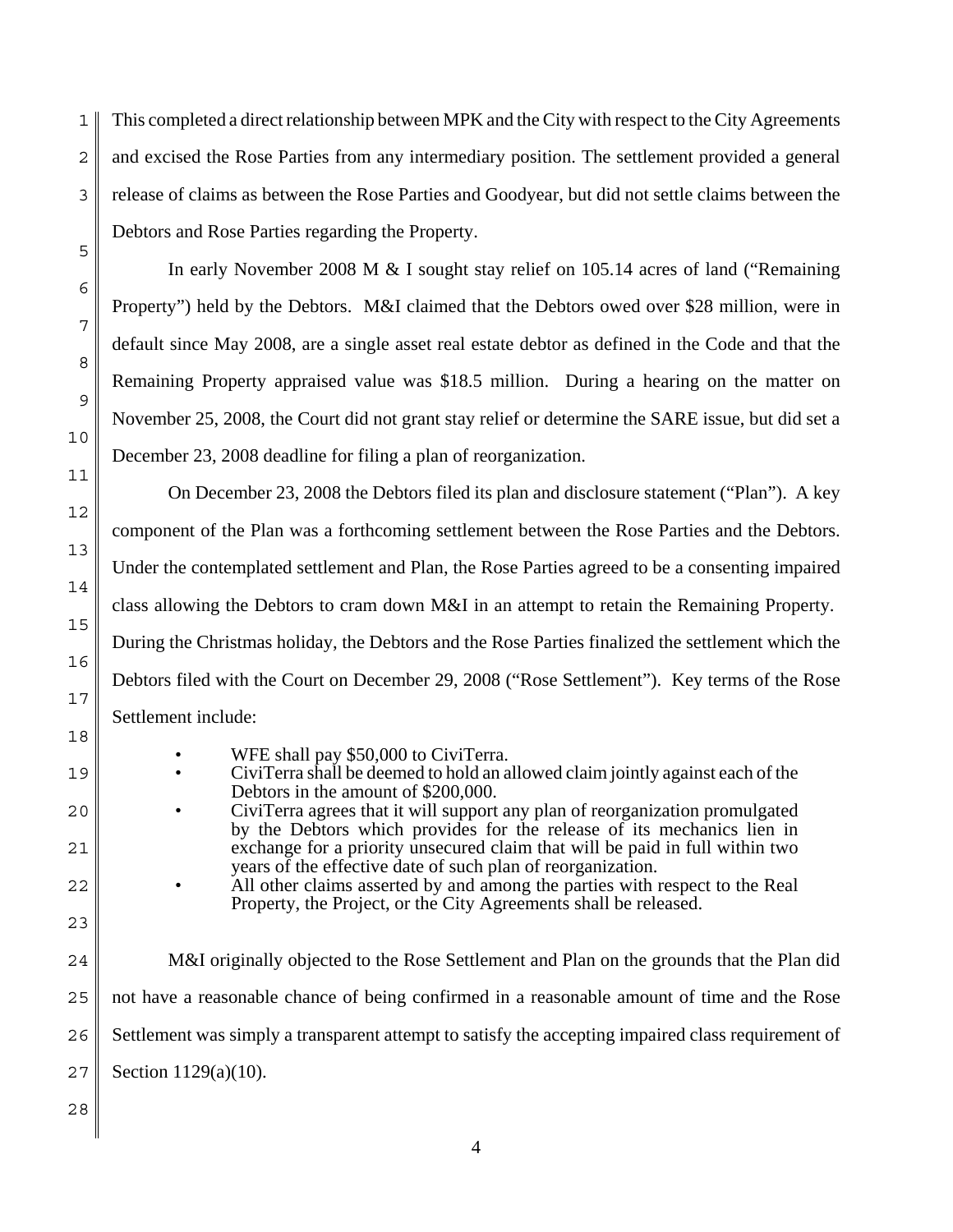1 2 3 5 6 7 8 9 10 11 12 13 Before the Court held a hearing on the Rose Settlement, the Debtors did an about face by entering into a settlement with M&I ("M&I Settlement") and withdrawing their support for the Rose Settlement. Key terms of the M&I Settlement include: The Debtors agree to stay relief as requested by M&I; M&I releases all claims against the Debtors; M&I will not try to convert, dismiss or appoint a receiver; M&I will make no claims to funds recovered by the Debtors; • Debtors release all claims against M&I; • Debtors will alert the Court they no longer believe the Rose Settlement is in the best interests of the estates. The Rose Parties did not object to the M&I Settlement. Instead, they advised the Court that the Court could approve both the M&I Settlement and Rose Settlement – a position they have maintained throughout these proceedings. The Court approved the M&I Settlement. M&I has not put forth a position as to whether the Rose Settlement should be approved after the Court approved the M&I Settlement.

#### 14 **III. Position of the Parties**

*A. Debtors*

15

16 17 18 19 20 21 22 23 24 25 26 27 28 The Debtors claim that the Rose Settlement is no longer in the best interest of the Debtors because they can no longer perform under the Rose Settlement; the consideration granted the Debtors is no longer commensurate with the benefits received by the Debtors; and it is no longer in the best interest of the estate or its creditors. Relying on *In re Mickey Thompson Entertainment Group, Inc.*, 292 B.R. 415, 421 (9th Cir. BAP 2003), the Debtors claim that they have a fiduciary duty to withdraw the motion because the Rose Settlement makes no economic or legal sense. Just one day before filing the Plan, Jan Sell, appraiser for the Debtors, provided a verbal estimation of the Remaining Property valuing it at \$5.3 million – far below the \$18.5 million valuation provided by M&I just months earlier. In the weeks that followed, the Debtor argues, it became apparent that it no longer made economic sense to hold onto the Remaining Property in hopes of developing it; thus the Plan, centered on retaining the Remaining Property, also no longer made economic sense. Around the same time that the Debtors received word of the falling value of the Remaining Property,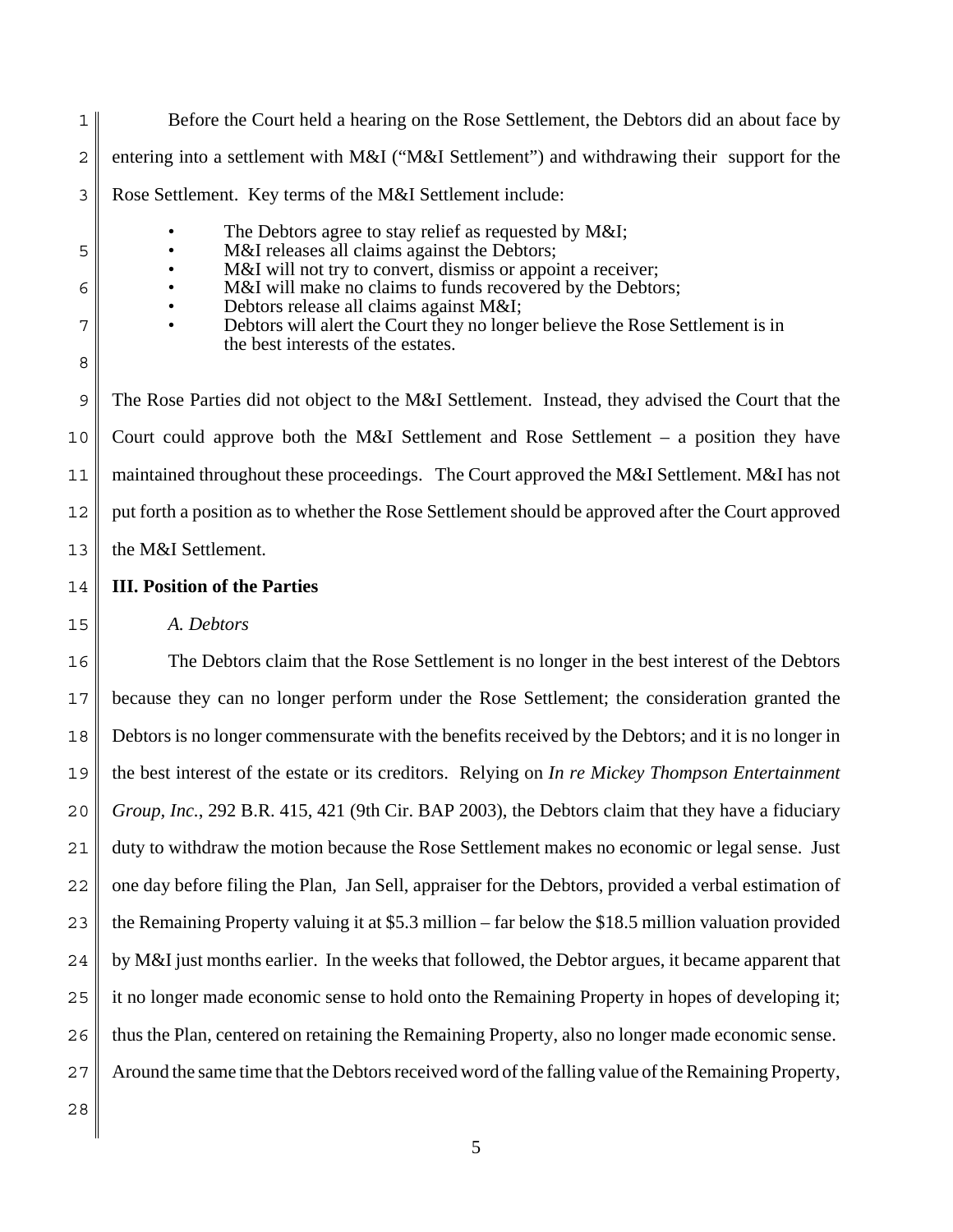1 negotiations with Goodyear broke down, making it apparent, according to the Debtors, that no consensual agreement would occur regarding the damage payment that they anticipated from the City. These two factors, according to the Debtors, make the Plan unfeasible both because the economics do not support retaining the Remaining Property and the source of initial funding under the Plan – settlement with Goodyear – has evaporated. Against this backdrop, the Debtors entered into successful negotiations with M&I.

According to the Debtors, the Rose Settlement no longer meets the *Woodson* factors<sup>4</sup> because: (1) Avoiding complex and time consuming litigation is no longer a driving motivation for the Debtors because the Debtors face complex and time consuming litigation regardless as there will be no settlement with Goodyear; (2) Expense is no longer a concern because the special counsel in the Goodyear matter will likely agree to pursue much of the Rose litigation on contingency; and (3) the Debtors can no longer perform under the Rose Settlement.

The third factor, according to the Debtors, is the most compelling. The Debtors claim that because they can no longer rely on a settlement with Goodyear, they cannot assure payment of the \$200,000 claim in full within two years. Further, argue the Debtors, once M&I forecloses on the Remaining Property, the issue of lien priority between CiviTerra and M&I will have to be addressed. According to the Debtor, if it is determined that CiviTerra's claim is ahead of M&I, it will be paid from the proceeds of the Remaining Property and CiviTerra will have no claim against the Debtors; but if CiviTerra's lien is determined to be behind the Bank and wholly unsecured, then it would be inconsistent for CiviTerra to hold an allowed secured claim, or even an allowed priority claim, against the Debtors' estates. Thus, argue the Debtors, approval of the Rose Settlement could lead to inconsistent ruling which do not conform to the priority scheme in the Bankruptcy Code.

 <sup>4</sup> The factors under *In re Woodson*, 839 F.2d 610 (9th Cir. 1988) are discussed more fully below. The *Woodson* factors are: (1) the probability of success in the litigation; (2) the difficulties encountered in the matter of collection; (3) the complexity of the litigation involved, the expense, inconvenience and delay attending it; and (4) the paramount interest of creditors, with proper deference to their reasonable views.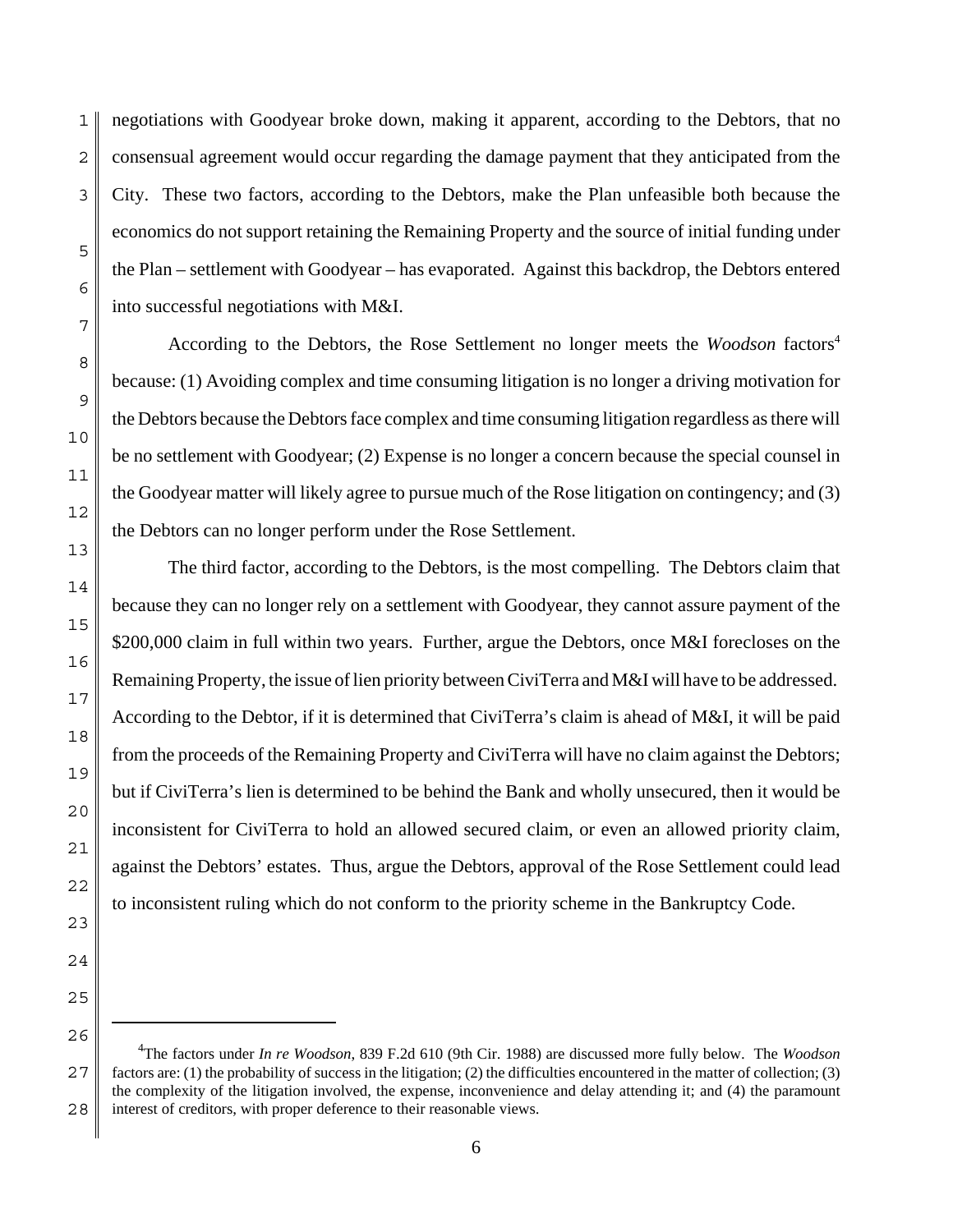1 2 3 The Debtors now claim that the Rose Parties are not judgment proof because none of them have filed for bankruptcy, Mr. Rose continues to hold business interests, and CiviTerra's Mechanic's lien is a valuable asset.

### *B. Rose Parties*

The Rose Settlement is binding and the Debtors cannot unilaterally cancel the contract according to the Rose Parties. Once executed, urge the Rose Parties, a settlement agreement is binding, conclusive, and final as if it had been incorporated into a judgment. *See Clinton Street Greater Bethlehem Church v. City of Detroit*, 484 F.2d 185, 189 (6th Cir. 1973); *Hisel v. Upchurch*, 797 F.Supp. 1509, 1518 (D. Ariz. 1992). As cited by the Rose Parties, numerous courts have held that a settlement agreement is binding between the parties prior to approval by the court, and if the debtor attempts to back out, the settlement may still be enforced. *See Providers Benefit Life Ins. Co. v. Tidewater Group, Inc. (In re Tidewater Group, Inc.)*, 8 B.R. 930, 933 (N.D. Ga. 1981); *In re Lyons Trans. Lines, Inc.*,163 B.R. 474, 476 (Bankr. W.D. Pa. 1994); *In re Columbus Plaza, Inc.*, 79 B.R. 710, 715 (Bankr. S.D. Ohio 1987).

5

6

7

8

9

Further, according to the Rose Parties, express terms of the Rose Settlement make it binding because Arizona law requires a court to construe a contract to give effect to all of its provisions. *New Pueblo Constructors, Inc. v. lake Patagonia Recreation Ass'n*, 467 P.2d 88, 92 (Ariz. App. 1970). The Rose Parties point to paragraph 5 of the Civica Settlement Agreement which states, "upon execution of this Agreement, no party shall take any action contrary to their obligations under this Agreement pending a determination by the Bankruptcy Court as to its approval" as intent by the Debtor to be bound.

25 26 27 28 The Rose Parties do concede that under Arizona law a change in circumstances beyond control of the party allows excuse of performance. *See Mobile Home Estates, Inc. v. Levitt Mobile Home Systems, Inc.*, 575 P.2d 1245, 1248 (Ariz. 1978). However, the burden of proof is on the party seeking to excuse performance to show that the supervening event was not reasonably foreseeable. *Garner v. Ellingson*, 501 P.2d 22, 24 (Ariz. App. 1972). The Rose Parties claim that the Sell appraisal and the failure of negotiations with Goodyear were neither unforeseen or unavoidable.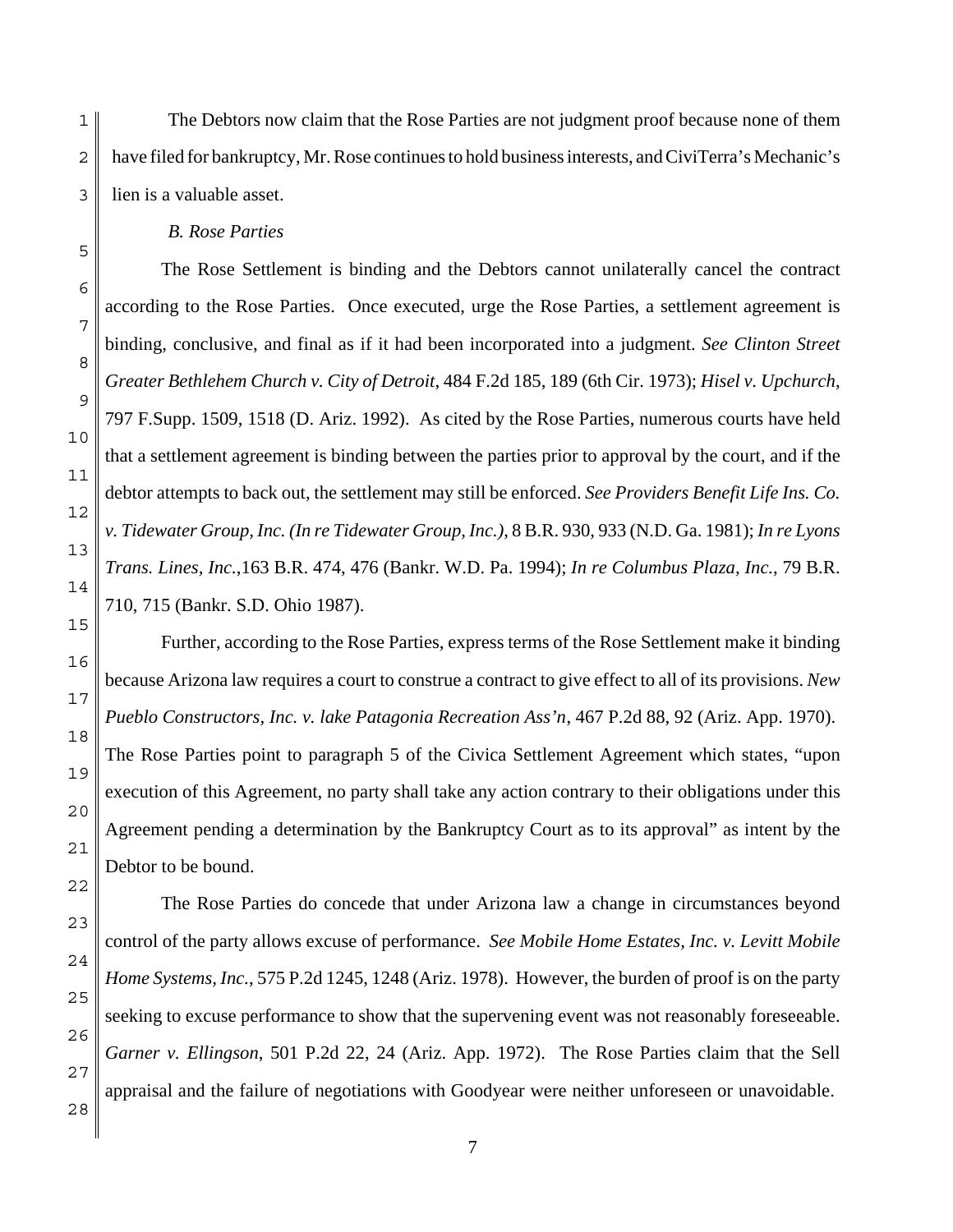1 2 3 5 Phillip David Meyers, Debtors former chief restructuring officer, admitted on cross examination that negotiations with the Goodyear fell apart before December 23, 2010. It follows, argue the Rose Parties, that the Debtors knew before they executed the Rose Settlement that the Plan would be in serious jeopardy if the Sell Appraisal was accurate or negotiations with the city fell apart.

The Rose Parties also argue that the Rose Settlement is in the best interest of the Debtors because the Rose Parties are judgment proof. Even if the Debtors were to succeed in their claims, according to the Rose Parties they would not be able satisfy and judgment due to over \$2,000,000 in judgments existing against them with another \$8.6 million soon to be entered. Mr. Rose claims his current net worth is negative. The Debtors concede that the companies are judgment proof, but Mr. Rose's claimed insolvency is questionable.

#### **IV. Analysis**

6

7

8

9

10

11

12

13

14

15

16

17

18

19

20

21

22

23

24

25

26

27

Before turning to whether the Court should approve the Rose Settlement, the Court will first determine if the Debtor can oppose a settlement agreement it proposed.

*A. Do the Debtors Have the Ability to Withdraw Support for the Settlement*

Both Parties claim that their positions are supported under the Rose Settlement. The Rose Parties rely on paragraph 5 which states, "no party shall take any action contrary to their obligations under this Agreement pending a determination by the Bankruptcy Court as to its approval."5 The Rose Parties ask the Court to adopt the language of *Tidewater* (a Northen District of Georgia case) which concluded "an agreement by a debtor in possession to compromise litigation should also be

 <sup>5</sup> Paragraph 5 reads:

The Parties agree that upon execution of this Agreement, no party shall take any action contrary to their obligations under this Agreement pending a determination by the Bankruptcy Court as to its approval. Promptly upon the Effective Date, the Civica Entities shall deliver to the Wood Entities (i) copies of all transaction privilege tax returns filed by CiviTerra with the City of Goodyear and/or the State of Arizona since CiviTerra was formed, (ii) supporting detail for such returns identifying the taxes relating to the work performed with respect to the Project, and (iii) copies of endorsed checks or other evidence of the taxing authority's receipt of payment by CiviTerra of the taxes shown on such returns. Further, Rose and the Civica Entities have requested that WFE and its principals take steps to wind up and conclude all the financial and business dealings between and among them (which dealings do not involve the Property, the Project or the City Agreements and which do not impact on the Debtors or their estates). Accordingly, these parties agree that, upon the Effective Date, they will proceed in good faith to attempt to reach a mutually agreeable manner for terminating and winding up such financial and business dealings.

<sup>28</sup>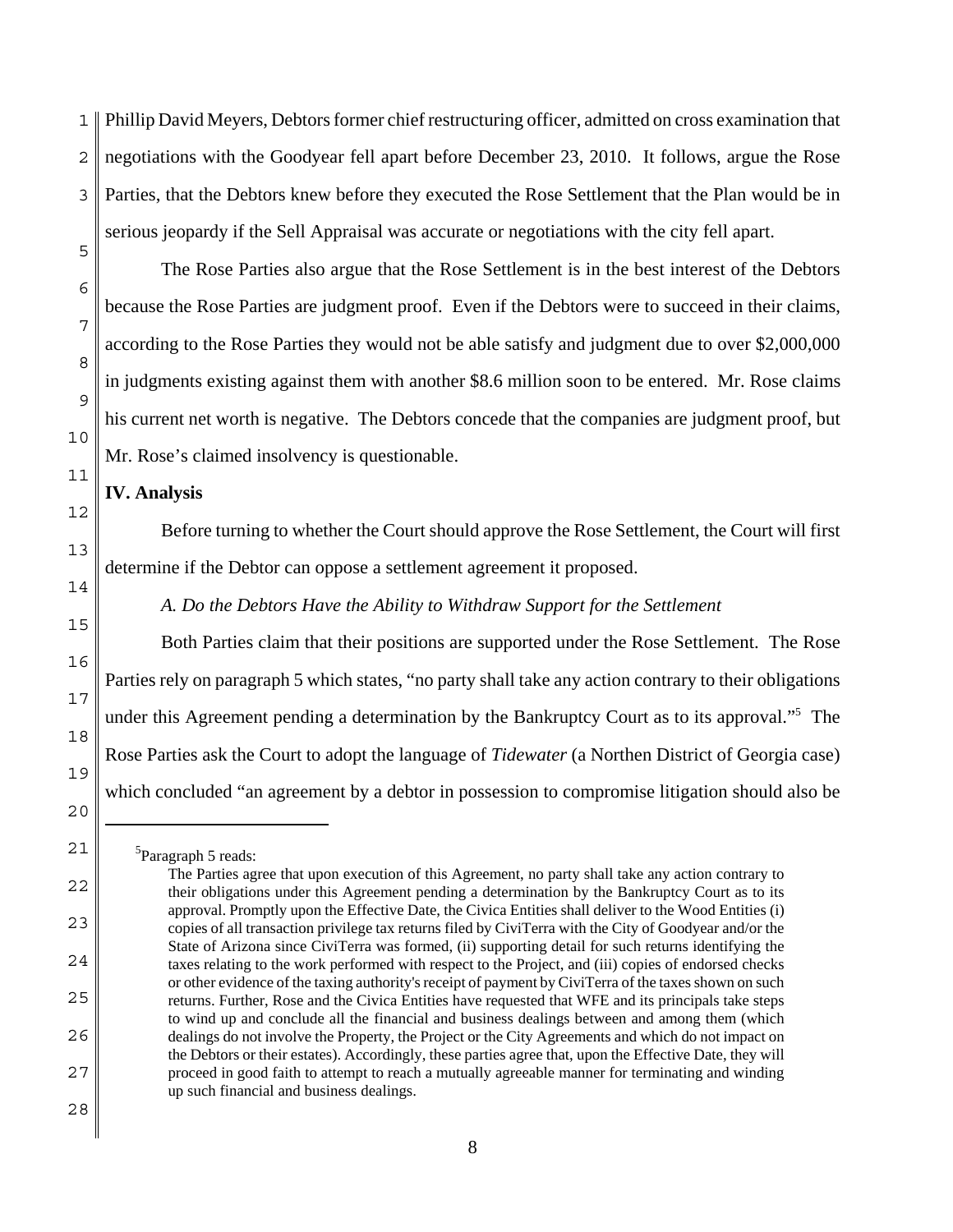1 2 3 5 6 7 binding upon all parties to the agreement pending a Court determination as to whether or not to approve the agreement." *Id.* at 933. Accordingly, it held that the agreement was binding on the debtor. The Debtors counter by citing to paragraph 2 which states "The approval of the Bankruptcy Court is a condition precedent to the enforcement of this Agreement. The Debtors will seek Bankruptcy Court approval of this Agreement promptly..."6 In support of its position the Debtor cites to *Mickey Thompson*.

*Mickey Thompson* is quite instructive to the Court. In *Mickey Thompson*, the Chapter 7 trustee sought approval of a settlement of claims between the estate and parties who held fraudulent transfer claims. After filing the settlement with the court, the trustee received a better offer. The trustee then vacillated between the two offers; ultimately advocating for the original offer in the settlement. The Panel determined that "a trustee's fiduciary duty to maximize the assets of the estate trumps any contractual obligation that a trustee arguably may incur in the course of making an agreement that is not enforceable unless it is approved by the court." *Mickey Thompson* at 421. (citing to

*In re Martin*, 91 F.3d 389, 395 (3rd Cir.1996))*.* The Panel continued, "Everyone who deals with a bankruptcy trustee in a transaction that is not in the ordinary course of business is charged with knowledge that the law may require court approval and that a trustee has an obligation to present all relevant facts to the court, including whether there is a more attractive solution than that which the trustee has negotiated." *Id.* 

6 Paragraph 2 reads:

8

9

10

11

12

13

14

15

16

17

18

19

20

21

22

23

24

25

26

27

Bankruptcy Court Approval; Effective Date. The approval of the Bankruptcy Court is a condition precedent to the enforcement of this Agreement. The Debtors will seek Bankruptcy Court approval of this Agreement promptly, and the Parties expressly acknowledge and agree that none of the obligations set forth below shall become binding or due until after Bankruptcy Court approval is received. Absent receipt of such approval, this Agreement shall be null and void. The "Effective Date" of this Agreement shall be the date upon which an order of the Bankruptcy Court approving this Agreement becomes final and not subject to appeal, or if an appeal is filed, it has been dismissed or resolved by an appellate order affirming the approval order in all respects, provided, however, that in the event of an appeal, the Parties may agree to waive the condition precedent to an Effective Date of dismissal or resolution of such appeal, and agree to an earlier Effective Date as long as an order has not been entered by a court of competent jurisdiction staying implementation of the Agreement.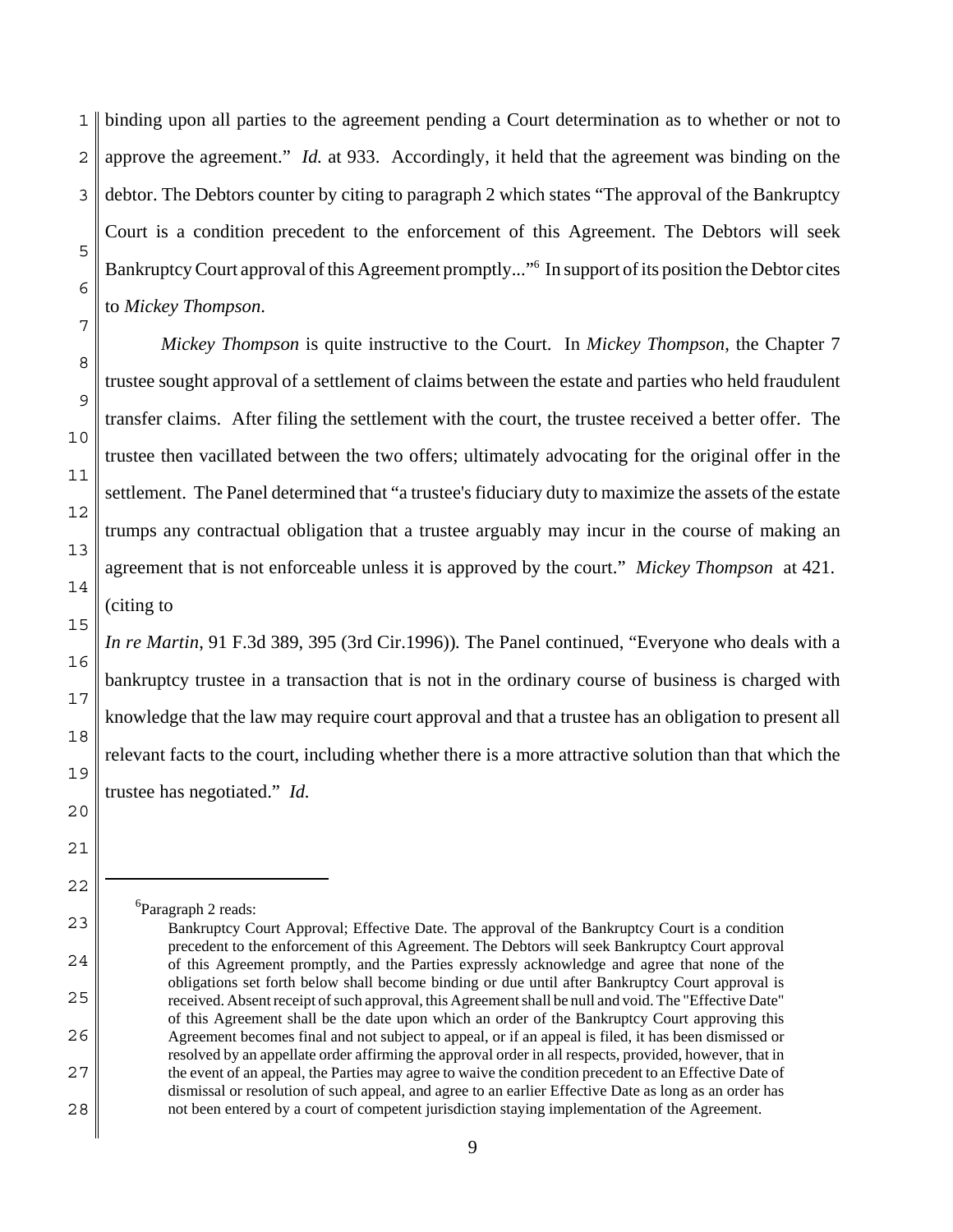1 2 3 5 6 7 8 Here, it is important to remember the role of the Debtor which, as debtors-in-possession, have all the duties of a trustee under Section 1107. Thus, when settling with a Chapter 11 debtor a party is settling with a debtor *and* its trustee. The debtor is charged not only with looking after its own self interests, but it must also look to the interests of the estate and estate creditors. Therefore, under *Mickey Thompson* as debtors-in-possession the Debtors' fiduciary duty as a trustee trumps any contractual duty they may have to support the agreement. This conclusion consistent with *Tidewater* which states:

It may happen that [the debtor] will oppose its own application at that hearing. If that occurs, the opinion of counsel for the debtor, considerably experienced in the bankruptcy field, is entitled to some weight in evaluation of the proposed compromise. Nonetheless, it remains for the Court, not the debtor in possession, to determine whether or not a compromise of litigation should be approved.

11 12 13 *Tidewater* at 933 (internal citations omitted). In the end, while the Debtors can withdraw their support, they cannot unilaterally rescind the agreement. Whether to approve still requires analysis under *Woodson*.

9

10

14

15

16

17

18

19

20

21

22

23

24

25

26

27

28

#### *B. Should Court Approve the Rose Settlement?*

Here, the Court is faced with an odd set of circumstances. Usually a third party is objecting to a settlement, but here the Debtor is objecting to the Rose Settlement – a settlement they proposed and initially supported.7 Even though the Debtors have reversed course, the following *Woodson* factors still apply: (1) the probability of success in litigation; (2) the difficulties encountered in the matter of collection; (3) the complexity of the litigation involved, the expense, inconvenience and

<sup>&</sup>lt;sup>7</sup> According to the Debtors' motion to approve the Rose Settlement:

Based on the factors of success, expense, and collectability, the proposed Agreement among the Debtors and WFE, and the Civica Entities and Rose, is more than fair and equitable. With respect to the factors set forth by the Court in [*In re A&C Properties*, 784 F.2d 1377 (9<sup>th</sup> Cir. 1986)], there is no question that proceeding with the Adversary Action will be expensive and time-consuming. Debtors have set forth no fewer than eleven counts against the Civica Entities and Rose, many of which will be fact intensive, and all of which will be vigorously contested. Although the Debtors feel there is merit to the allegations set forth in the Adversary Action, success is never assured. Moreover, in this instance, the defendants to the Adversary Action have substantial counter claims that could expose the Debtors to large sums. Perhaps most importantly, however, at least two of the defendants in the Adversary Action are likely judgment-proof and the financial wherewithal of all of the defendants is questionable. The expense of pursuing the claims coupled with the significant question of collectability merit approval of this Agreement as being in the best interest of the Debtors' estates.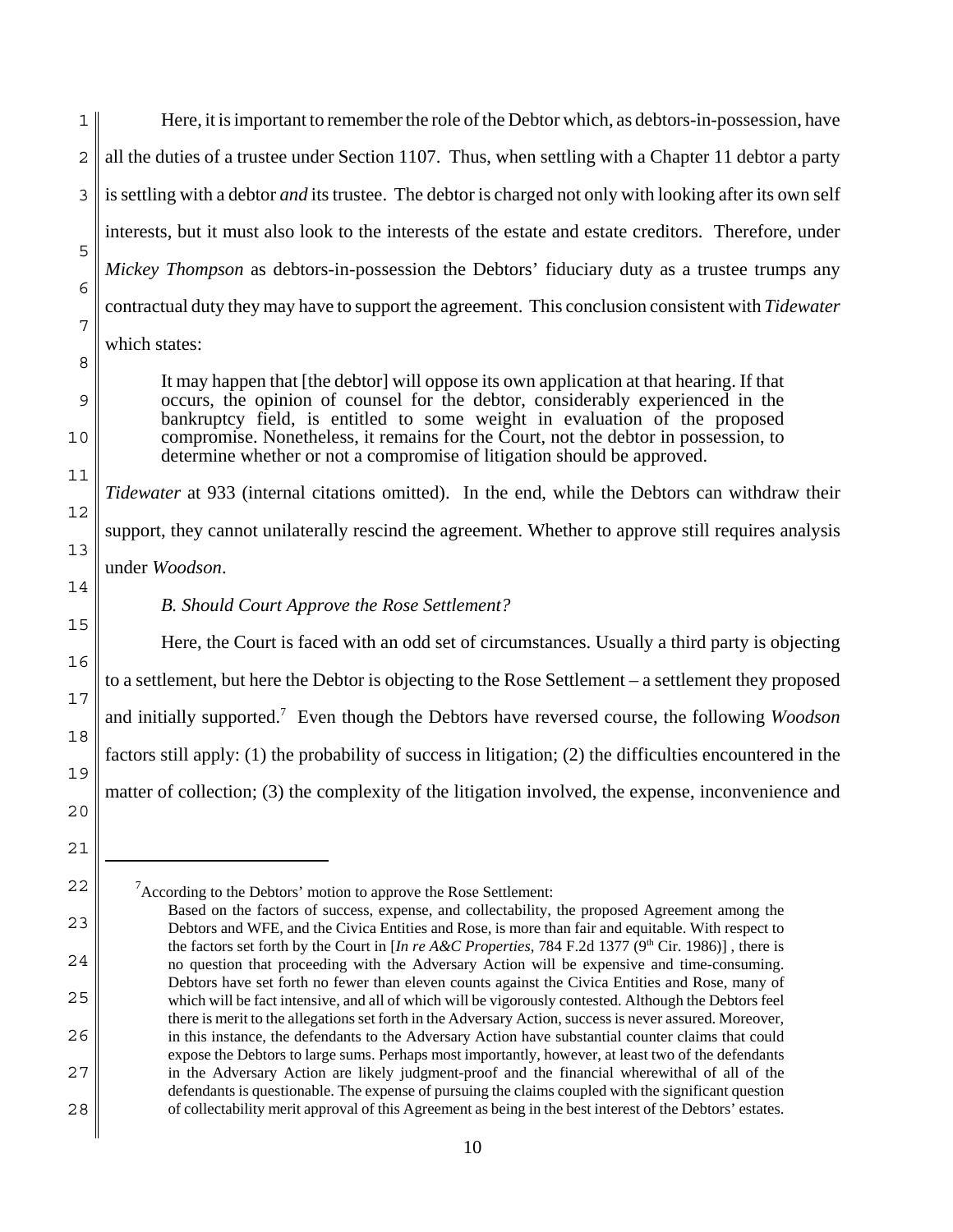1 2 delay attending it; and (4) the paramount interest of creditors, with proper deference to their reasonable views. *Id.* at 620.

As to factor one, the Debtor throughout the proceedings has remained steadfast in its view that it will successfully prevail in the litigation; however, the Rose Parties are equally steadfast that they will prevail. Based on the Court's observations each party has an equal probability of success. Accordingly, the Court concludes that this factor does not tip the scales either way.

8 As to factor two, the Rose Parties have allegedly been on the brink of insolvency for over a year and Mr. Rose's March 2009 financial statement indicates a negative net work of over \$500,000. However, in that year none of the Rose Parties have filed for bankruptcy and there is no indication that bankruptcy is imminent. Yet, the Debtors have not shown what has changed since December of 2009 when they concluded that "at least two of the defendants in the Adversary Action are likely judgment-proof and the financial wherewithal of all of the defendants is questionable. The expense of pursuing the claims coupled with the significant question of collectability merit approval of this Agreement as being in the best interest of the Debtors' estates." This factor weighs towards approving settlement.

23 24 25 26 27 28 As to factor three, the evidence weighs in favor of approval. First, the Rose Settlement settles outstanding claims between the Debtors and the Rose Parties. There is no dispute that the litigation, if allowed to proceed, would be complex and lengthy. The real question is how expensive would it be? The Debtors argue that it would be inexpensive because they have counsel available to pursue the matter. The evidence does not support the Debtors' claim. First, the Debtors have not yet retained counsel. Instead, Dale Zeitlen, the attorney representing them against Goodyear, has indicated only that he would be interested in representing the Debtors in this matter. To ask the Court to disapprove a settlement – a settlement reached in large part to avoid an expensive lawsuit – without securing counsel to pursue that lawsuit is an uncertainty creating real concern regarding the Debtors' ultimate ability to pursue its claims. Second, Mr. Zeitlin is pursuing the Goodyear matter on a hybrid contingency fee basis. If the Debtors retained him on the same terms, this would be not a zero cost for the Debtors. In the end, the Debtors ask permission to back out of a settlement

3

5

6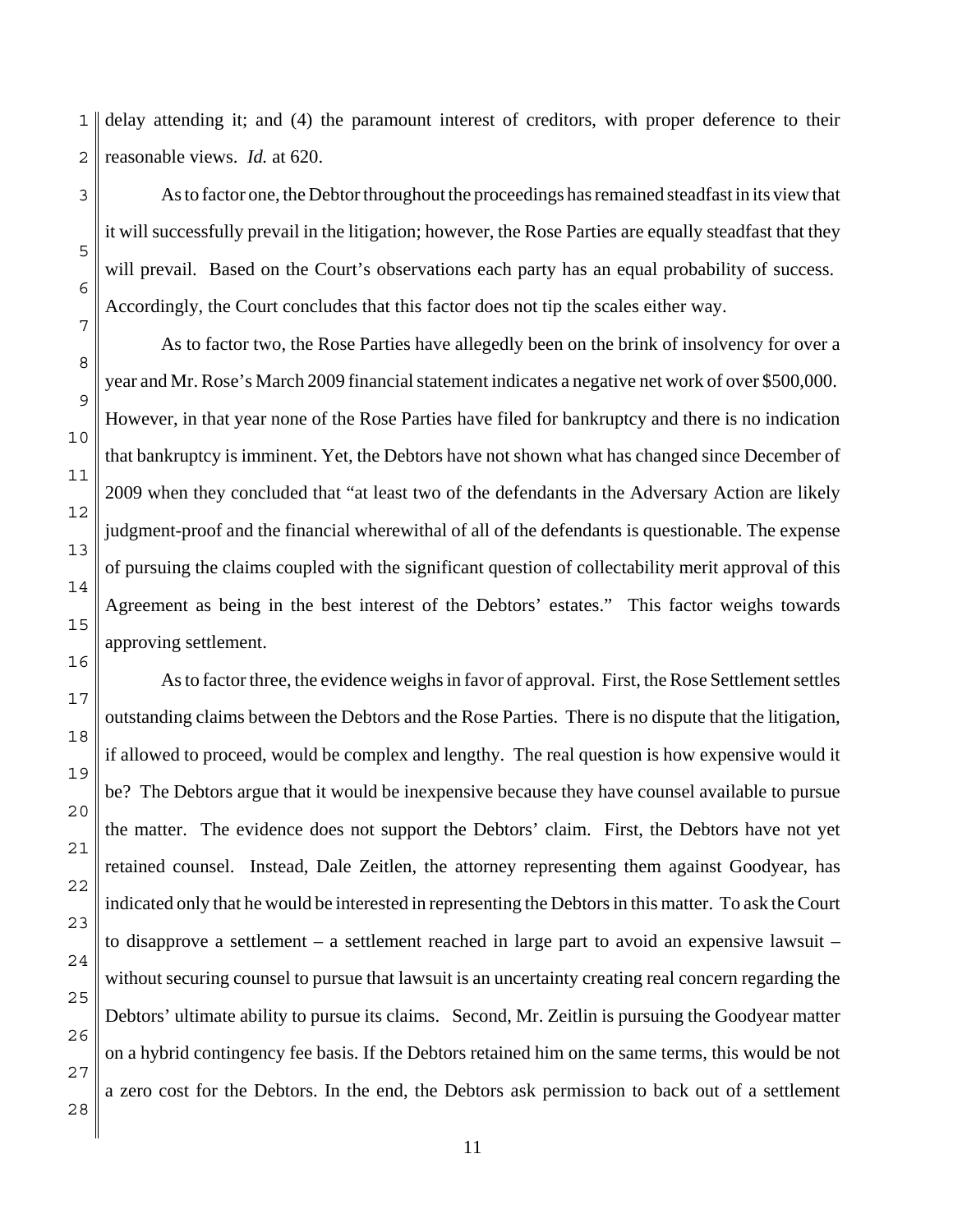1 2 3 agreement to pursue a claim that may or may not succeed based on the hope that an attorney will agree to a contingency fee. This evidence is too tenuous to support a finding in favor of Debtors on this prong of the test.

As to the fourth factor, the Court concludes that the Rose Settlement is in the best interest of creditors. There is little indication that there are creditors opposed to the Rose Settlement. Yes, M&I initially opposed the Rose Settlement and the M&I Settlement does require the Debtors to withdraw their support for the Rose Settlement. But, the testimony of Scott Hampton, Debtors' Chief Restructuring Officer, during cross examination indicates that the Debtors, not M&I, required withdrawal of support.<sup>8</sup> Tellingly, after the Court approved the M&I Settlement, M&I has not taken a position on the Rose Settlement. None of the other creditors in this matter have filed a position regarding the Rose Settlement. It is difficult for the Court to find that a settlement is not in the best interest of creditors, when the creditors themselves have not seriously opposed it and one creditor is strenuously advocating for it.

As discussed above, the Rose Parties have a real chance of success on their claims and there is no guarantee that the Debtors will prevail on their claims. Further, if the Court does not approve

<sup>8</sup>Transcript of Hearing p. 60 l. 7 - p. 61 l. 8:

5

6

7

8

9

10

11

12

13

14

15

16

<sup>18</sup> 19 20 21 22 23 24 25 26 27 28 Q Yeah, the deal with the bank doesn't require that the Debtors ensure that the Civica settlement is not approved. It just says you just have to tell the Court you do not believe it's in the best interests of the estates, correct? A That's what this paragraph says. Yes. Q And the Debtors have done that, right? You've informed the Court that you believe this settlement -- Civica settlement is no longer in the best interests of the estate? A Correct. Q Now, that provision was a provision that the Debtors wanted in the bank settlement, correct? A It may be. I didn't draft this document. Q Well, take a look at your deposition, page 28, line 19. A You said page 28? Q Page 28 of your deposition. See where -- A Yes. Q In the Q and A prior to that line, we're talking about this particular provision, correct? A Yes. Q And at line 19 I asked you, quote, Is it your understanding that the Debtors wanted this provision in the bank settlement? "A: That's my understanding. "Q: So this was not something that the bank was asking for, is that correct? "A: As far as I know." A That's correct.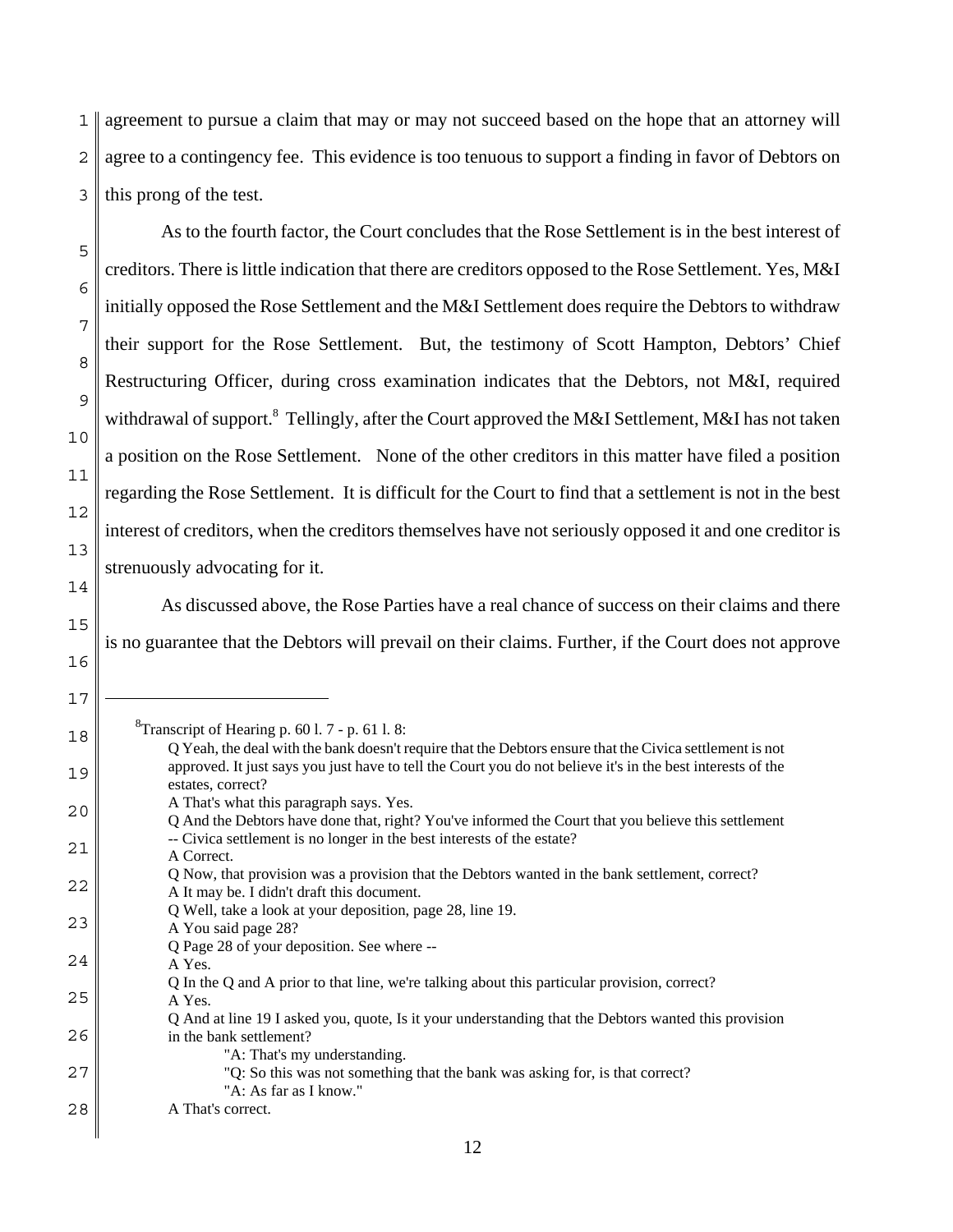1 2 3 the Rose Settlement, the Rose parties will undoubtedly bring a breach of claim contract against the Debtors. While the Court expressed doubts whether this claim could succeed during the hearing, it would add an unnecessary expense – an expense that would erode any possible recovery of the Debtor.

12 The nub of the Debtors' position is that the Rose Settlement is not in the best interest of the estate because they receive no value from the settlement. The primary value of the Rose Settlement, according to the Debtors, was an impaired class voting in favor of the Plan. Once that was lost, the value of the settlement was lost as well. In short, the Debtors argue that they received no consideration for the Rose Settlement. The Court disagrees. By entering into the Rose Settlement, the Debtors received something that was in very short supply in the waning days of 2008 – time. Time to determine if they could save their Remaining Property. Time to reach a settlement with M&I. Time to try to settle with the Rose Parties, an attempt that has not succeeded. And time to accept the fact that the family farm is gone. Without the Rose Settlement, time to do all these things would have been non-existent.

#### *C. Other Grounds for Relief*

The Debtors ask the Court to not approve the Rose Settlement on the basis of impossibility, mutual mistake, and frustration of purpose.

The Debtors argue that it may be impossible to comply with the lien provisions in the M&I Settlement and the lien provisions in the Rose Settlement. "It is not enough that the contracting party is himself unable to perform. The doctrine of impossibility does not operate unless the contractual duties would be impossible for Anyone to perform." *Marshick v. Marshick*, 545 P.2d 436, 440 (Ariz.App. 1976) (capitalization in original). Debtors argue if it is determined that CiviTerra's claim is ahead of M&I, it will be paid from the proceeds of the Remaining Property and CiviTerra will have no claim against the Debtors; but if CiviTerra's lien is determined to be behind the Bank and wholly unsecured, then it would be inconsistent for CiviTerra to hold an allowed secured claim, or even an allowed priority claim, against the Debtors' estates. This essentially boils down to a lien dispute

5

6

7

8

9

10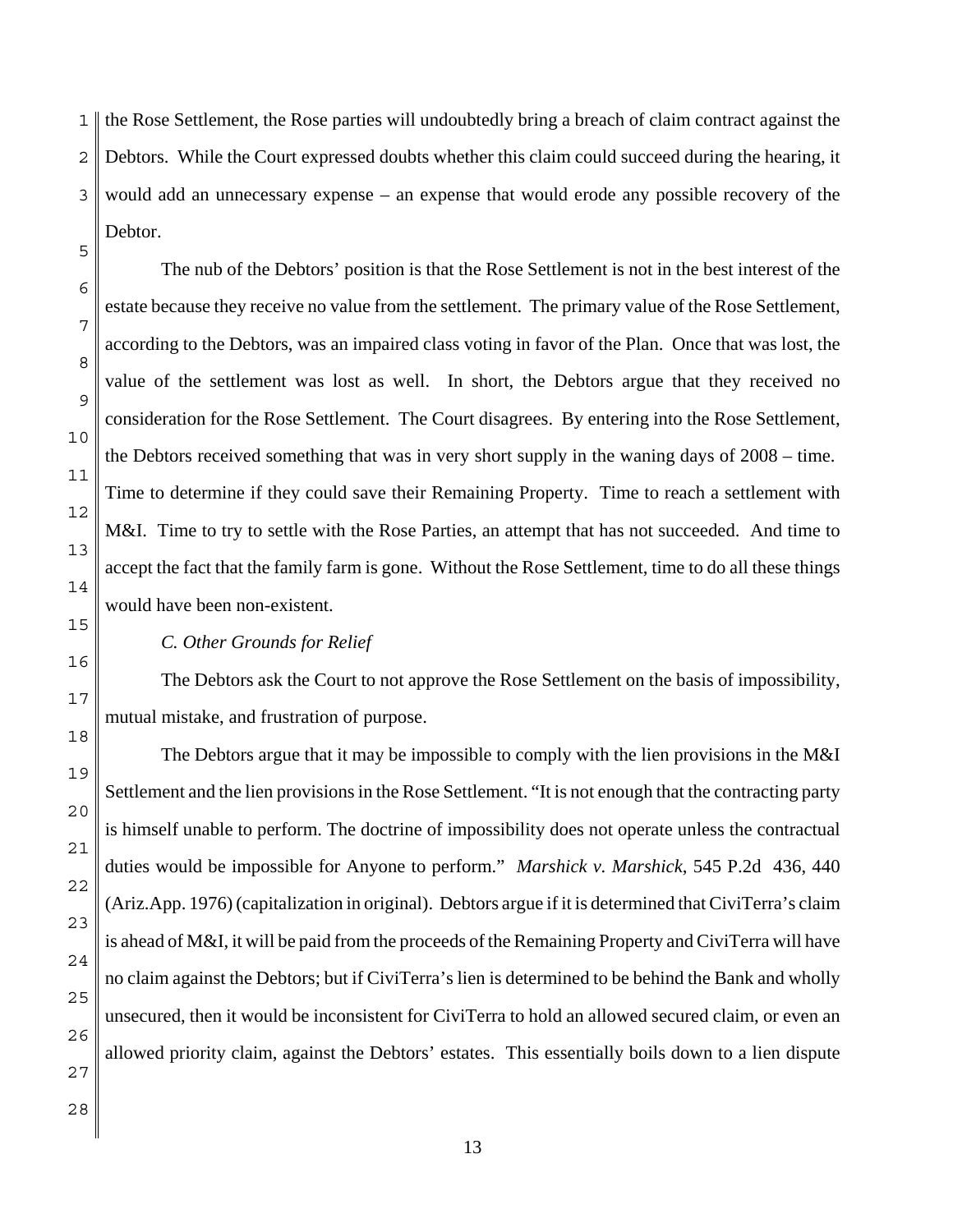1 2 between M&I and the Rose Parties. If they choose to fight it, the Court will take it up at that time, but its existence does not make the Rose Settlement impossible.

3

5

6

7

The Debtors' claim of mutual mistake is not clearly articulated. As the Court understands the argument, it is premised on the Debtors' claim that a viable Plan was a prerequisite for the Rose Settlement. To show mutual mistake the party seeking rescission must show by clear and convincing evidence that the mistake: (1) was a basic assumption on which both parties made the contract; (2) has such a material effect on the agreed exchange of performances as to upset the very bases of the contract; and (3) mistake must not be one as to which the party seeking relief bears the risk. *Emmons v. Superior Court In and For County of Maricopa*, 968 P.2d 582, 585-86 (Ariz.App.Div. 1, 1998)

The Debtors have not met this burden by clear and convincing evidence. Yes, the title of the Rose Settlement is "Settlement and Stipulation in Aid of Plan Confirmation Among Rose, Civica Entities, and Wood Entities" and representatives of the Debtors testified that the purpose of the Settlement was to propose the Plan. But these facts do not show a clear and convincing mutual mistake. If a viable plan was so integral to the Rose Settlement, why is there no contingency if the Court did not approve the Plan? Ultimately, the Debtors bore the risk of the Plan not being approved – whether by the Court or because the Debtors found that it was no longer feasible.

The alleged change in circumstance is the drop in value of the Remaining Property from \$18.5 million is summer 2008 to \$5.35 million in December 2008. In determining frustration of purpose, Arizona adopts RESTATEMENT (SECOND) OF CONTRACTS § 265 and particularity cmt a. *See 7200 Scottsdale Road General Partners v. Kuhn Farm Machinery, Inc.*, 909 P.2d 408 (Ariz.App. Div. 1 1995). Under Restatement cmt a Debtor must show, "change in circumstances makes one party's performance virtually worthless to the other."

The Court is unconvinced that there was a change in circumstance. The Debtors filed the Plan on December 23, 2008 and the Rose Settlement on December 29, 2008. When they filed these documents, the Debtors knew that the Remaining Property had an estimated value of only \$5.35 million. Exhibit 3 clearly shows that Mr. Sell advised the Debtor on December 22, 2008 of his conclusions regarding the Remaining Property's value. Further, on December 23, 2008, the day the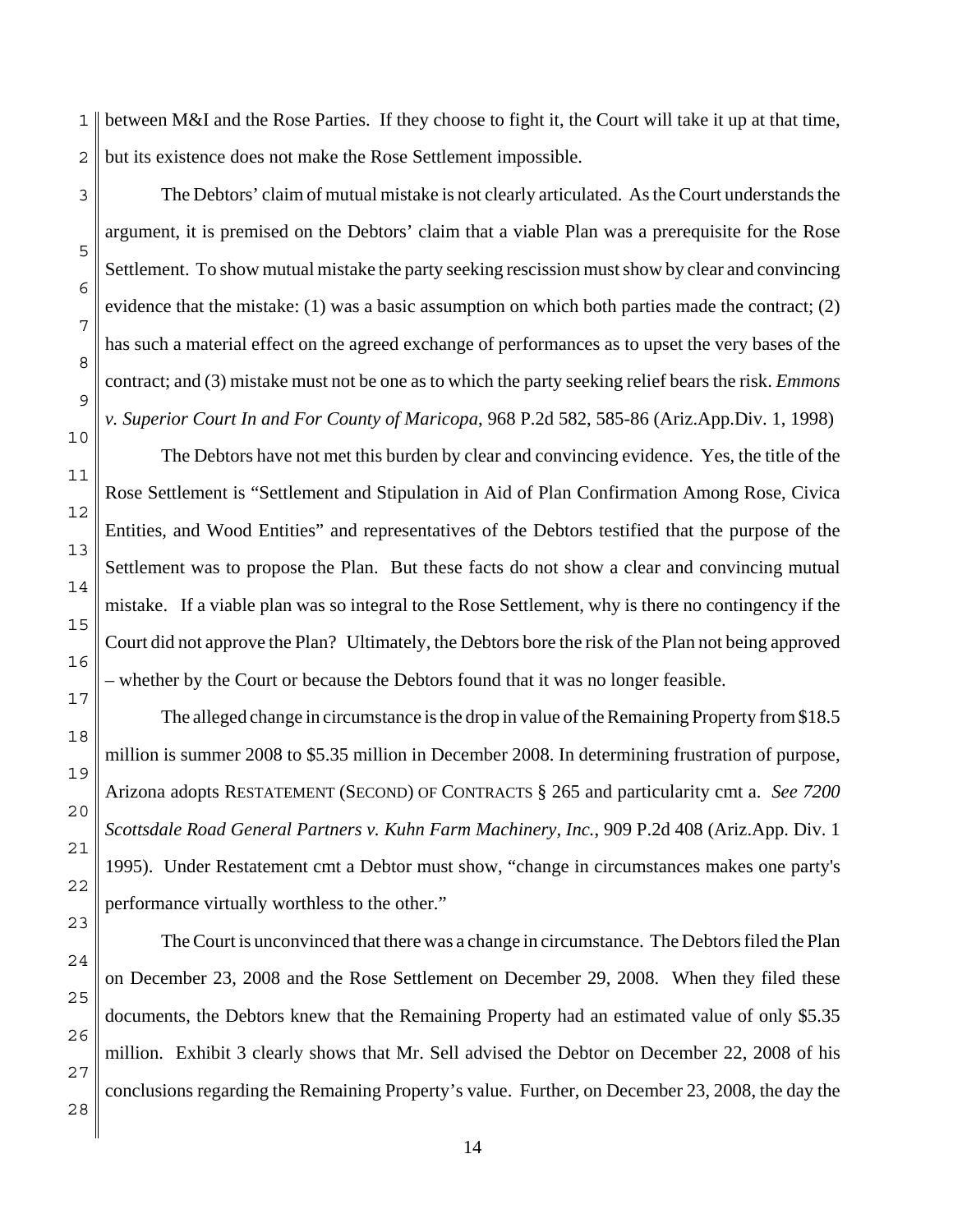1 2 3 5 Plan was filed, Scott O'Connor stated that "I am going to need your help getting individual parcel values into the plan" – a clear indication that the Debtor not only knew the value, but planned on incorporating the value into the Plan. The Debtors could not have been surprised when the formal report ultimately arrived. They knew the likely value of the Remaining Property when they filed the Plan and agreed to the Rose Settlement.

Further, those within the Debtors were not convinced the Plan was in the best interest of the Debtors. Scott O'Connor, Debtors current Chief Restructuring Officer,<sup>9</sup> testified on cross examination that personally as of December 29, 2008, "I was forming an opinion that [the Plan] was not in their best interests, because I didn't see the plan as being feasible." Transcript at p. 55 ll. 22- 24. In his Declaration Mr. O'Connor states that as of December 29, 2008 he had not reached a conclusion regarding the feasibility of the Rose Settlement. Given all of these facts, the Court cannot conclude that there was a change in circumstances.

# **V. Conclusion**

6

7

8

9

10

11

12

13

14

15

16

17

18

19

20

21

22

23

24

25

26

27

The Rose Settlement is within the zone of reasonableness. Although the Debtor may withdraw support, it may not unilaterally rescind. Based on the foregoing, the Agreement will be approved. Counsel for the Rose Parties is to submit a form of order.

**DATED**: July 9, 2010

\_\_\_\_\_\_\_\_\_\_\_\_\_\_\_\_\_\_\_\_\_\_\_\_\_\_\_\_\_\_\_\_\_\_\_ CHARLES G. CASE II

UNITED STATES BANKRUPTCY JUDGE

<sup>28</sup>  $9^9$ Mr. O'Connor did not take over officially as the Debtors' CRO until March or April 2009. However, he was serving as a real estate and plan feasibility consultant for the estate as of December 2008.